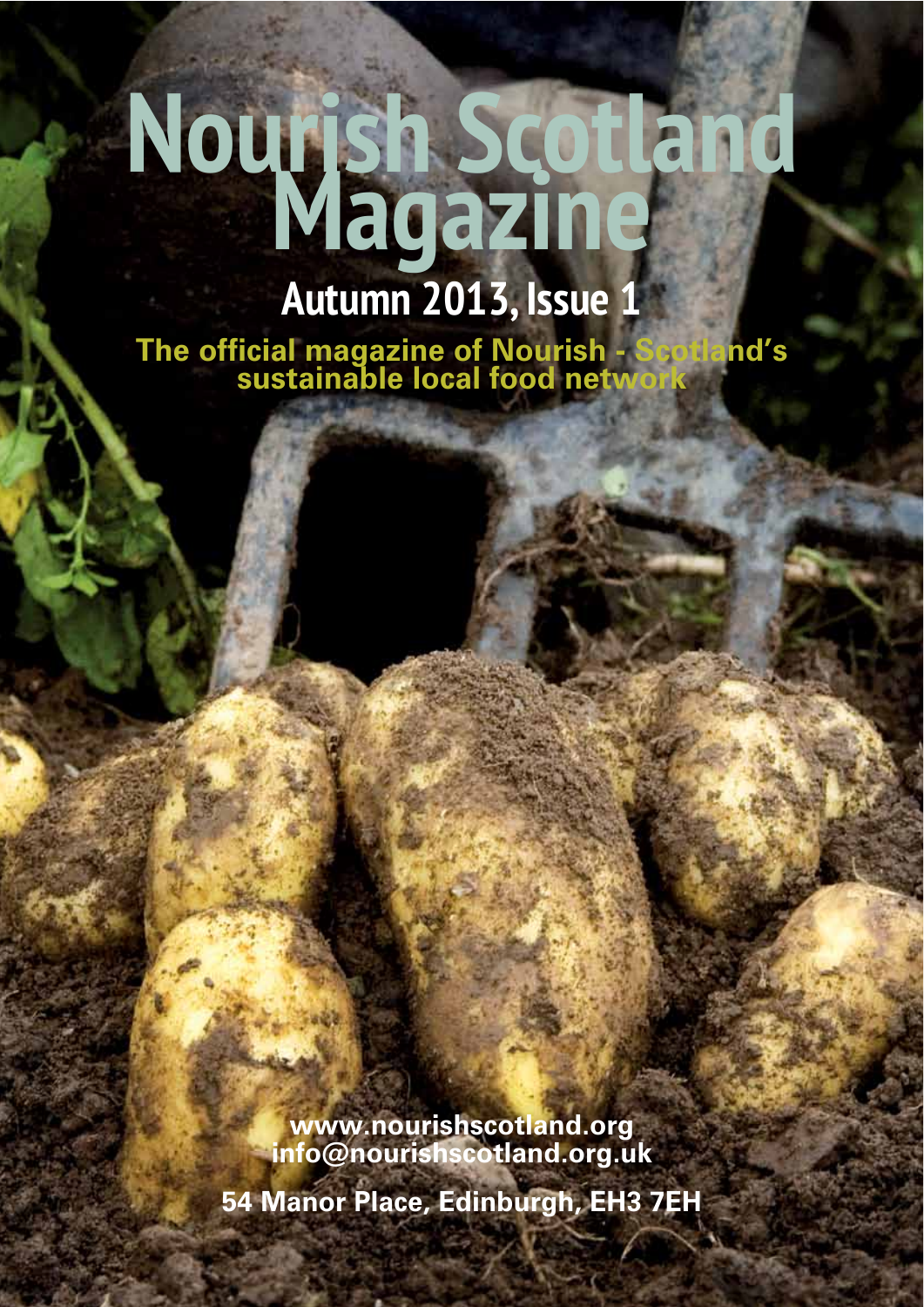# **What does Nourish do?**

**Nourish exists to establish a sustainable and local food system in Scotland. Nourish works alongside others for a Scotland where:**

- **We eat more of what we produce and produce more of what we eat.**
- **•** You can find healthy, local, **seasonal, organic food all across the country.**
- There is a stronger food culture. *<u>Which is bringing people closer</u>* **together.**
- $\bullet$  **Everyone can afford to feed themselves and their family well.**
- **•** There is a diversity of thriving **small food businesses.**

#### **We aim to do this by:**

- **Changing what we eat.**
- **Changing how we farm and grow food.**
- **Changing local food economies.**
- **Changing public policies.**



**If you would like to connect with like-minded people with Similar interests and find out what is happening, both locally and nationally, join the** online community on www. nourishscotland.org.uk.

### **contents**

| Scotland The Bread                                            | 4              |
|---------------------------------------------------------------|----------------|
|                                                               | $\overline{6}$ |
| Wester Hailes Edible Estates                                  | 9              |
| <b>Scotland's Sanctuary Gardens:</b><br>dedicated to peace    | 10             |
| Preparing for life beyond the<br>organic food niche           | 13             |
| WDM Event on Food Sovereignty 15                              |                |
| Scottish Food & Drink Fortnight,<br>7 - 22nd September 2013   | 17             |
|                                                               | 19             |
| Nourish's view on the Scottish<br>Rural Development Programme | <b>19</b>      |
| Sustainable Food City Edinburgh                               | 20             |

www.nourishscotland.org **General inquiries:**  $\mathbf{info@normals}$ hscotland.org.uk T 0131 226 1497

**Tell us what you think! Please send any comments or** magazine enquiries, including advertising and responses to **articles to:**  $info@$ nourishscotland.org.uk

**Registered address: 54 Manor Place.** Edinburgh, **EH3 7EH**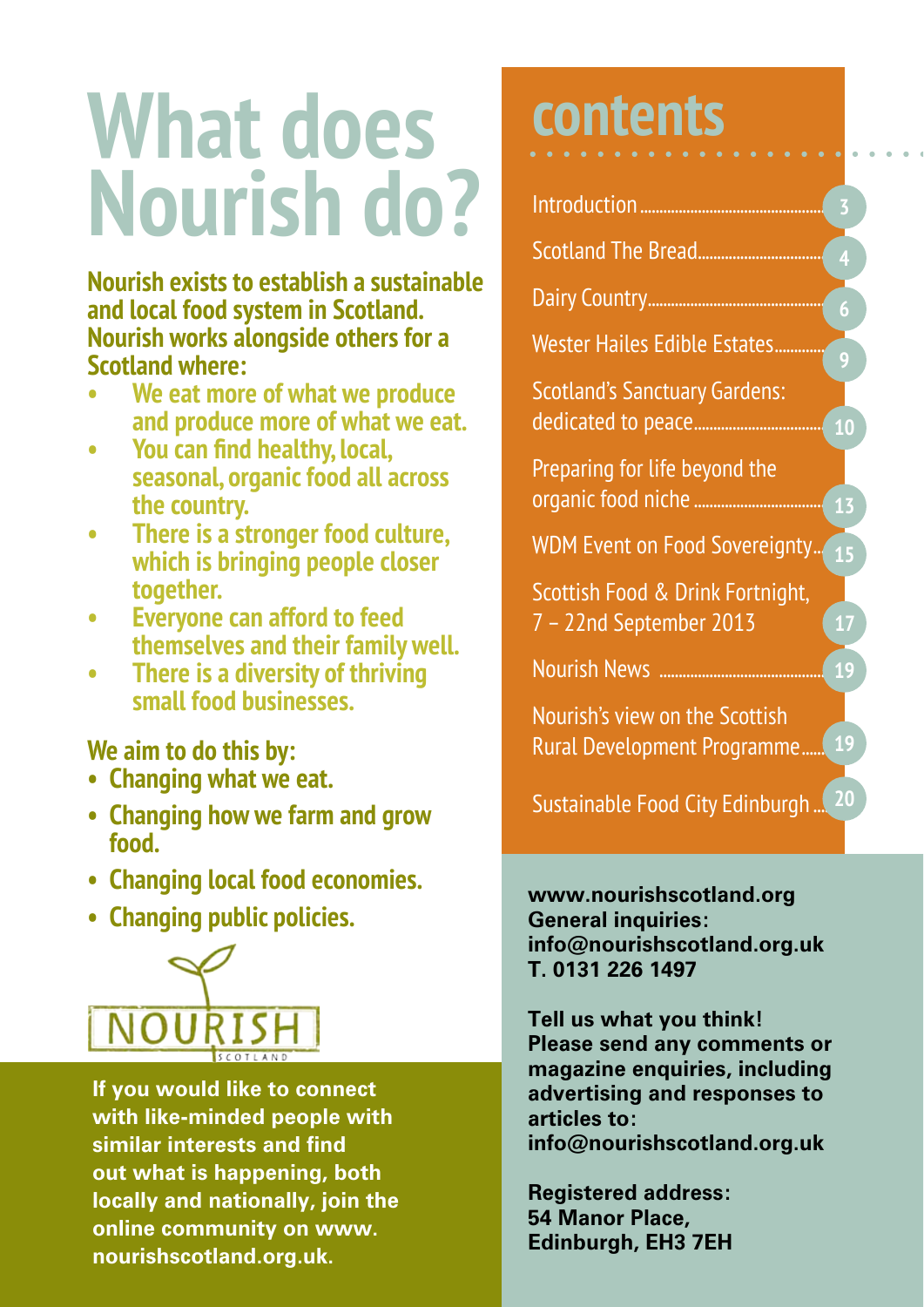# **Introduction**

#### **Pete Ritchie, Director of Nourish Scotland**

#### **Welcome to the first Nourish Scotland magazine.** We hope this can provide a space for the developing **CONVERSATION About sustainable food in Scotland.**

When Nourish started a few years ago, we were clear that the move to a more sustainable food system was central to Scotland's ambitions to becoming fairer, smarter, wealthier, healthier and greener. We are working with others to make four changes in parallel:

**Changing how we farm Since 1947,** there's been an increasing gap between farming and food. Most farmers in Scotland produce commodities for sale through the global supply chain to people they don't know; and they shop in supermarkets like everyone else. Farming is seen as a business, and the business advice is to simplify, specialize and reduce labour. At the same time, farmers are supported by an arcane subsidy system which benefits the richest farmers most and is disconnected from the provision of public goods and public health: while rural economic development is held back by our anachronistic pattern of land ownership which gives less than 500 landowners control over half of the country's land.

Nourish thinks we have to reimagine farming as a service: and a service which is increasingly co-produced by farmers and citizens. That will mean more farms, rather than fewer; more diverse farms, more small farms, more parttime farmers, more community ownership of the means of production, and more organic and agroecological methods to provide more public goods.

**Changing what we eat We've come a** long way from the Guid Scots Diet when we got by on oats, kale and beer with the occasional rabbit or hen's egg. The ubiquity of cheap sugar and fat doesn't help, nor the unequal tussle between a food industry which wants us to eat more, do less and know nothing and a public health campaign which shares the industry's focus on individual consumers but not its budget. Nourish thinks government – EU, national and local - needs to make it easier for all of

us to eat well (even teenagers). That means having a plan, not just reacting. We will need new cultural norms as well as new forms of food service.

#### **Changing the local food economy**

Despite the emergence of farmers' markets and farm shops, the local food economy in Scotland is still marginal. People shop overwhelmingly at the multiple retailers, who continue to squeeze out independent food shops. Organic food in Scotland has a low profile, despite its acknowledged environmental and employment benefits.

Nourish's goal is to grow the alternative food economy (food bought directly from producers or through short transparent supply chains, and not through the multiple retailers) by a factor of ten to 10% of food bought in Scotland – in monetary terms about £1bn. This alternative food economy will create new links between primary producers and low income households, improving affordability and nutrition as well as providing a new route to market for farmers and growers. It will also create new jobs.

**Changing government policy Food** cuts across different departments of state, and across different levels of government, with the EU, Westminster, Holyrood and local authorities all having an influence. Arguably, the EU is doing most to join the dots on sustainable food at present, with a consultation out this month. Nourish sees opportunities for much more joinedup policy in Scotland, both at national government level and at city/local authority level where the idea of a 'sustainable food city' is gaining traction and there are some practical levers to pull.

One of Nourish's goals is to strengthen the food policy community in Scotland. We are in a privileged position as a small, food-rich country to create a food future which is significantly better for all. But we need to do some better thinking, together.

**3**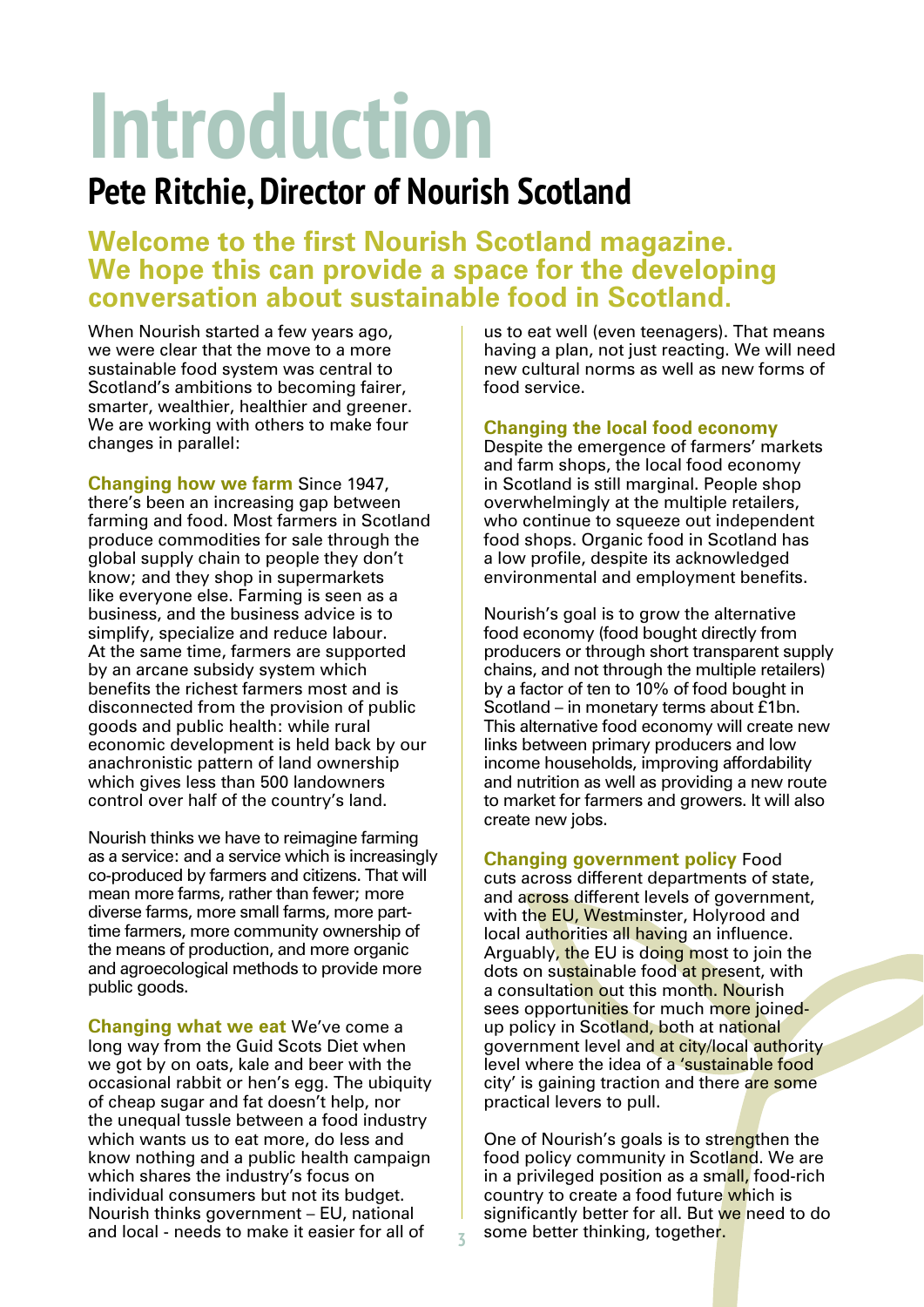### **Scotland The Bread Building a Home-Grown Grain Economy Andrew Whitley**



**Thirteen varieties of wheat, first bred by Patrick Shirreff in East Lothian in the 1850s,** are growing once more **on four Scottish organic** farms. Andrew Whitley of **Bread Matters describes** the start of a project to **re-establish a Scottish** flour and bread supply that is healthy, equitable, **locally-controlled and** sustainable

#### **Supply chain**

In 2012 (a very poor year), Scotland produced 673,000 tons of wheat  $-$  over five times the amount needed to make all of the bread consumed here. Yet little, if any, of this wheat was used directly by local breadmakers. As with other commodity foods, the part of the supply that isn't fed to animals or used to make biofuels is bought by large milling conglomerates or aggregated by traders. Its identity is submerged and its price is distorted by speculators. Worse, the kind of grain grown is determined by the presumed needs of intensive farming and industrial bread production. To build health and food sovereignty requires better grains, less intensive processing and more connection between producers and bread eaters.

#### **Wheat breeding**

The overall nutritional density of modern wheats is lower than that of older varieties and the modern hybrids exceed their predecessors in the expression of certain proteins that are toxic to people with gluten sensitivity. Practices that are routine in intensive cereal production, such as applying nitrogen fertiliser at a late stage in the plant's growth, have been shown to double the expression of a gliadin protein fraction that triggers an anaphylactic response in certain individuals.

There is growing interest in older grains (e.g. spelt, emmer, einkorn) and 'heritage' varieties which might address these problems. Patrick Shirreff farmed at Mungoswells in East Lothian at a time when local self-sufficiency in food grains, so long taken for granted, was starting to be eroded by imports of hard wheat from Russia and North America. Shirreff's varieties may have some of the qualities of local adaptation, resilience, breadmaking quality, nutritional density and digestibility that are needed to feed healthy people in future.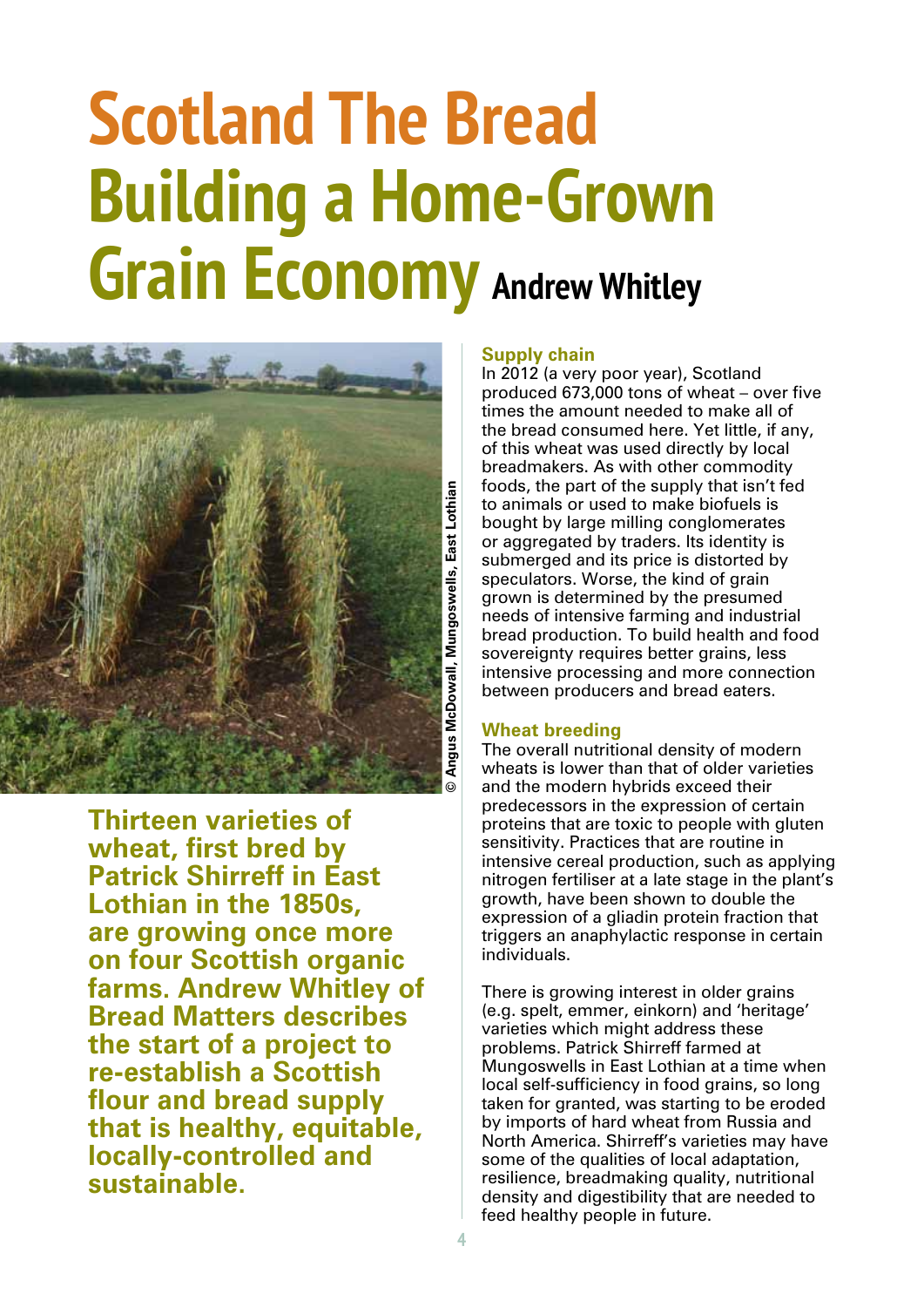#### Local

Agriculture and food processing account for 18-20% of UK annual greenhouse gas emissions, so reducing the distance between field and plate, and limiting the use of fossil fuel-dependent inputs and the energy intensity of processing all make sense as part of a joined-up carbon reduction strategy.

Growing more of our own bread wheat would contribute to food sovereignty in an unpredictable global marketplace and, depending on how it is done, could bring meaningful jobs back home too.

Above all, the soaring cost – both personal and financial - of diet-related ill health in Scotland makes creative action urgent. If people, especially those on modest incomes and with limited capacity (including the old and the very young), are to be better nourished, exhortation from health authorities is not enough: there has to be an accessible and affordable supply of appropriate food.

We need 'fair trade' arrangements between farmers, millers and bakers to ensure equitable rewards and honest prices that also allow for the variability of the weather and thus of grain quality. Local bakeries, rooted in their communities, can supply fresh, properly fermented bread to nearby customers, conserving nutritional value without recourse to the synthetic additives that are deemed essential for long-distance loaves.

#### **What is the project going to do?**

Scotland The Bread aims to engage the creative energies of people throughout the food chain in participatory research and collective action to produce better homegrown flour and bread. We're convening a group of interested people from all parts

of the food system, from plant breeders to public health nutritionists. We've started on the ground by bulking up very small samples of old Scottish wheats to see what contribution they might make to developing new crosses, mixtures or landraces. We want to engage the best breeders and build on modern research, learning, for instance, from recent work in Nordic countries with similar climatic challenges to Scotland's.

As new candidate varieties appear we will define, with broad participation, new standards for the nutritional density and digestibility of Scottish breadmaking wheat, including the transmission of these characteristics through the milling and baking stages. Other grains that Scotland grows well – barley, oats and rye – will be part of the mix.

And when the flour starts flowing, we will help develop new trading structures that address the social and environmental irresponsibility of globalisation. Perhaps if we each knew who it is in our locality who grows the grain, mills the flour and kneads the dough that becomes our daily bread, we'd be better nourished - in every sense.

Andrew Whitley runs Bread Matters with his wife Veronica Burke at Macbiehill, near West Linton in the Borders. Founder of the Village Bakery in the 1970s and co-founder of the Real Bread Campaign, Andrew now teaches breadmaking and is developing an agroforestry project on 5 certified organic acres. He grows heritage and modern cereal varieties for research and baking and raises organic geese for the Christmas market. Andrew & Veronica were instrumental in establishing the Breadshare Community-Supported Bakery at Whitmuir. Andrew is a trustee of the Soil Association and Bread Matters is a member of Nourish.

For further information contact: andrew@breadmatters.com

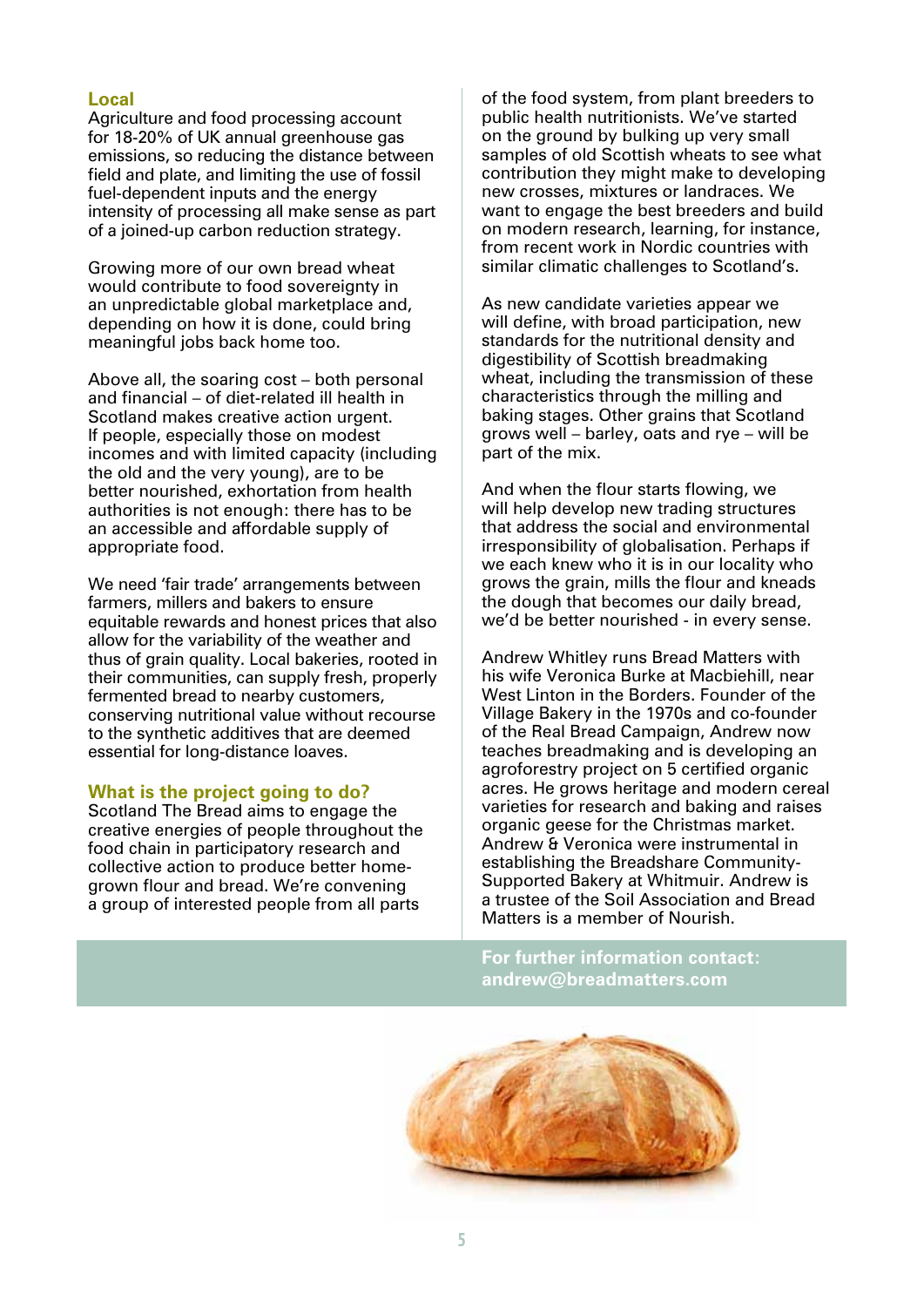### Dairy Country **Clementine Sandison**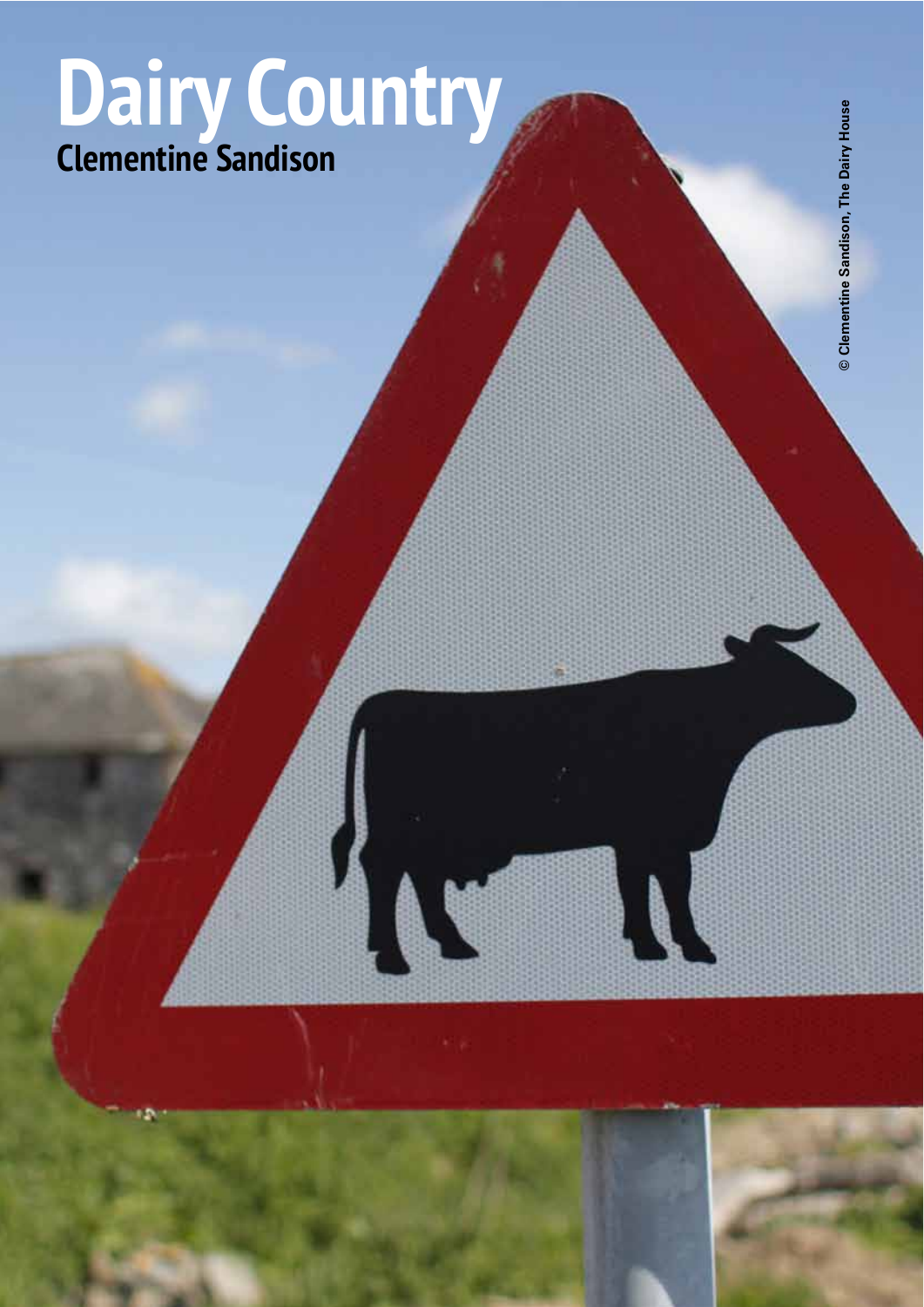**Open Jar Collective embarked upon a** research project to investigate dairy **farming in and around Gatehouse of Fleet. They were interested in finding out about the landscape, the history** of dairy farming, the challenges faced by farmers, the dairy supply chain, **views on animal welfare and people's relationship to the milk they sell or** consume on a daily basis.

We'd heard that 75% of Dumfries and Galloway was classed as agricultural land, but with very little first hand knowledge of the area, myself and 4 other artists who make up Open Jar Collective, embarked upon a research project to investigate dairy farming in and around Gatehouse of Fleet for the Environmental Art Festival Scotland.

During the course of our conversations with organic and non-organic dairy farmers, cheese makers and academics we have begun to build up a picture of the pressures faced by producers and the competing demands for 'efficiency' and 'economies of scale' on the one hand, and 'environmental sustainability' on the other.

Dr. Dave Roberts heads up the SRUC Dairy Research Centre in Dumfries where they are carrying out applied research into the welfare of continuously housed cows, greenhouse gas emissions from dairy cows, farm land biodiversity and a range of other concerns.

"I think we're the only farm in the country where we don't feed the cows on anything we could use ourselves… Land is going to be one of the big issues in 10 years time, with increasing world population, increasing demand for animal protein, increasing effects of climate change, which is interesting because it might mean that the South of France and Spain have more drought conditions, so

there's a bigger emphasis on us in the North of Europe to grow food for the rest of Europe." He argues that we could make better use of land by growing cereal for humans to eat and only feeding animals on the by-products of such crops.

At the Dairy Research Centre one group of cows is kept indoors and fed on waste products from breweries, breakfast cereals, grain production, rapeseed oil, and the sugar industry. The other

group of cows is fed entirely on crops grown on the farm with no imported feed, in order to measure the differences between these two systems. Dr. Roberts believes that financial viability is a crucial factor in sustainability of dairy farming. He says farmers expect the SRUC to provide research into "profitable" systems" that "tick the boxes of environmental sustainability" but suggests that "most farmers won't go to the extreme of relying on animal manure and clover" as in organic systems.

At Littleton Farm near Gatehouse of Fleet 1200 cows are housed in one purpose built dairy unit and milked 3 times a day. Dairy farmer Robert Dodds explains that the "main driver on the farm is our carbon footprint. It's economically and environmentally right and we get big benefits both ways." They buy waste products to feed the cows which makes up half their diet, and they have invested in renewable energy including wind, solar, hydro and anaerobic digestion. They pump and filter water from the burn to reduce use of mains water and have equipment that allows them to reuse the heat from the milk cooling system. It's an extremely high-tech operation.

"Our business before was very intensive, high in-put trying to get high out-put, but by doing a carbon footprint we have reduced our fuel, sprays and our fertiliser. I guess

**What's special about Dumfries and Galloway? It grows grass Well.** David Finlay, Cream o' Galloway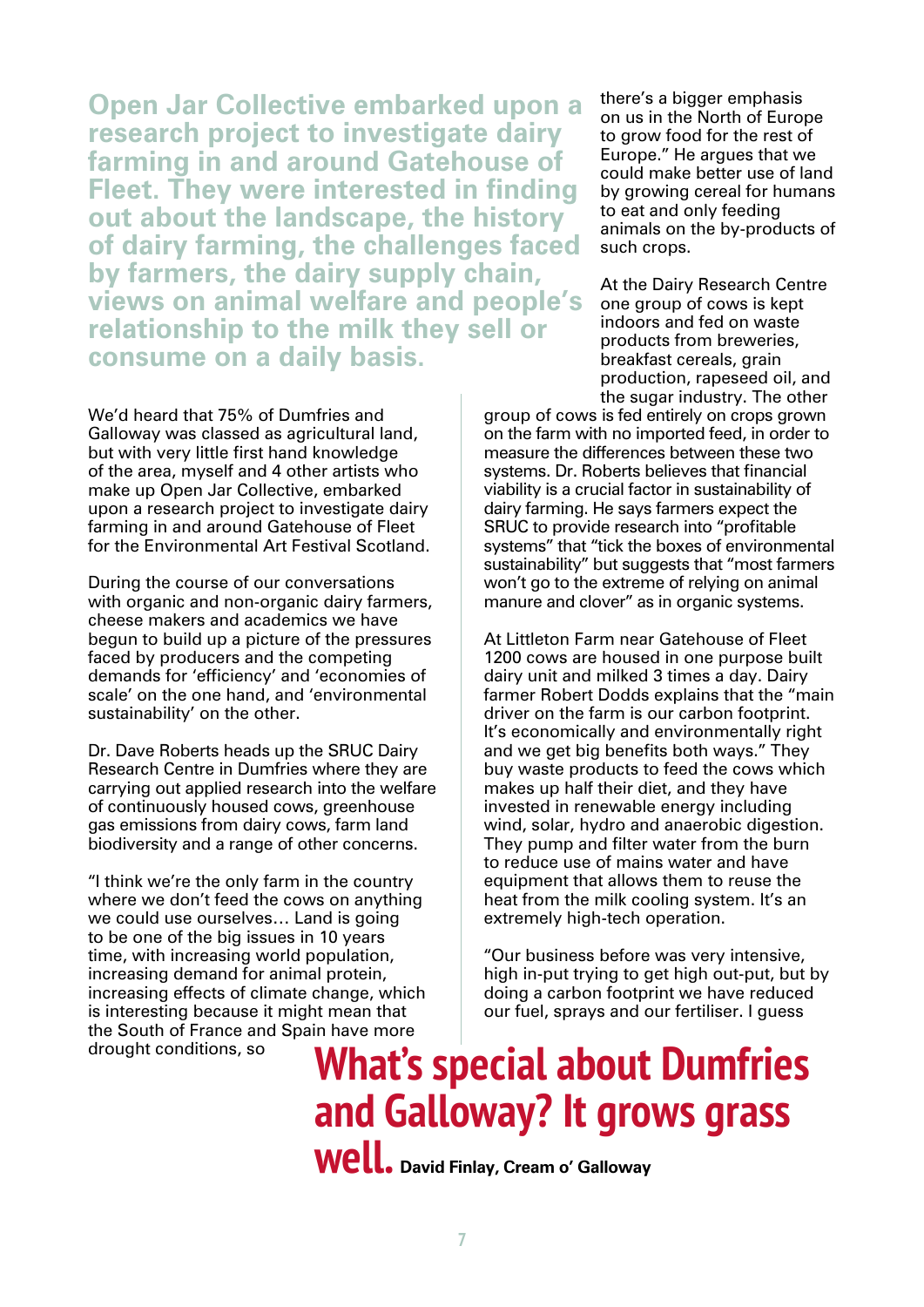you could say we're shifting slightly more organic and using more of what we've got but with regards to converting to organic, financially it just doesn't stack up. I'm not selling a product direct to the customer."

Littleton Farm sells 34,000 litres of milk a day to Muller-Wiseman, where it's taken down to Manchester for processing and distributed to major supermarkets. When asked if it bothered him that none of his milk was sold locally, he said they had considered setting up a creamery so they could sell their products locally but decided against it.

"I think it's a global trend, food is moving more central to be processed and then moved back out again, which is probably wrong but I guess that's what's happened. The local creamery shut down 4 or 5 years ago. It just comes down to economies of scale and efficiency."

Barry Graham who has lived and worked at Loch Arthur for the last 27 years believes that the advance of industrial farming systems and 'efficiency' has led to a loss of meaningful work and the connection of people to the land. Loch Arthur is a 500 acre organic farm which is part of the Camphill movement - a socially integrated community where adults with disabilities are involved in the work of the farm, creamery, bakery, café and farm shop.

Loch Arthur's focus is on "finding people's fulfilment in life through their ability to contribute. Very frequently people who have perceived disabilities are cared for and supported, but people forget that everyone needs fulfilment by way of a job, by way of contributing, not just by going to the shop or to the swimming pool but by saying 'I make cheese, I run a shop, I work in a kitchen, I see the outcome of my efforts'. "

"We farm organically because we believe in it. It's a more suitable system of farming to incorporate people. So, what you see on our farm that you don't see much on farms any more, is a lot of people on the land with forks and rakes and wheelbarrows doing things, instead of one or two people with enormous pieces of equipment feeling very soulless."

Loch Arthur have a herd of 35 dairy cows but they buy additional organic milk from other local farms to meet the demand for their cheese which they produce 15 tonnes of per year. "We buck the trend in terms of distribution chains because our milk is coming from our farm or quite a small circumference of farms around us. Our milk is processed here, then produce is sold here, used within the community, or distributed mainly around the central belt of Scotland."

Another well known dairy farm which has made its name through the sale of organic ice cream is Cream o' Galloway.

Farmer David Finlay told us that, at Cream o' Galloway "we're trying to produce food sustainably without having an adverse effect on the environment. We're part of an ethical market. We can't compete on a price basis with industrial farms, but industrial farming has a short shelf life and that shelf life is based on the cost of energy."

"What we saw from going organic is you don't necessarily have to produce more to be more profitable. It's about reducing the waste in the system because waste creates inefficiencies and cost to society  $-$  antibiotic resistance, greenhouse gas emissions, pollution of waterways, loss of biodiversity. If we don't get our food system sorted out, the human race, our species is under threat. We've got to get much better at producing what we need by not wrecking the environment we're living in."

I came away from Dumfries and Galloway feeling that the problem with our food system comes back to the inequity of our economy. We must make a stronger political case for the redistribution of wealth, not cheaper food, so people can afford to pay a fair price for organic local milk, allowing us to reconnect with the people producing our food and with the land that we rely upon to feed us.

**We will be sharing work from our Burgadier in the Dairy House' as part R** of the Environmental Art Festival **6**Scotland in Gatehouse of Fleet on **Sunday 1 September, http://www. environmentalartfestivalscotland.com/ projects/the-diary-house/**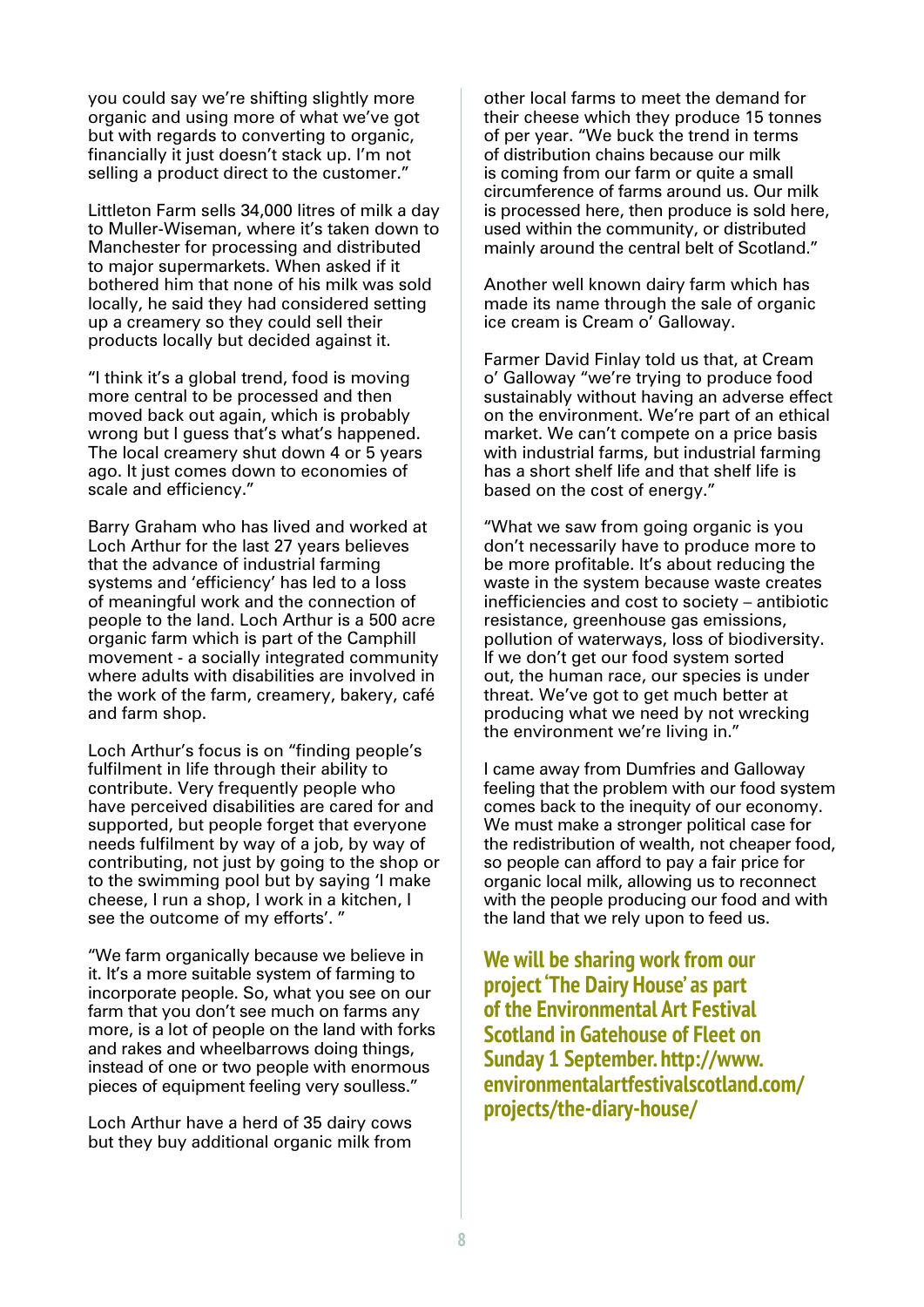## **Wester Hailes Edible Estates**

**Greig Robertson** 

**Wester Hailes Edible Estates (Edinburgh) is a new project** started in July of this year. **It is led by Wester Hailes Health Agency, and funded by the Climate Challenge Fund. It's goal is to encourage** and support households **throughout Wester Hailes to have a closer relationship <u>with their local greenspace,</u> particularly by growing their** own food.

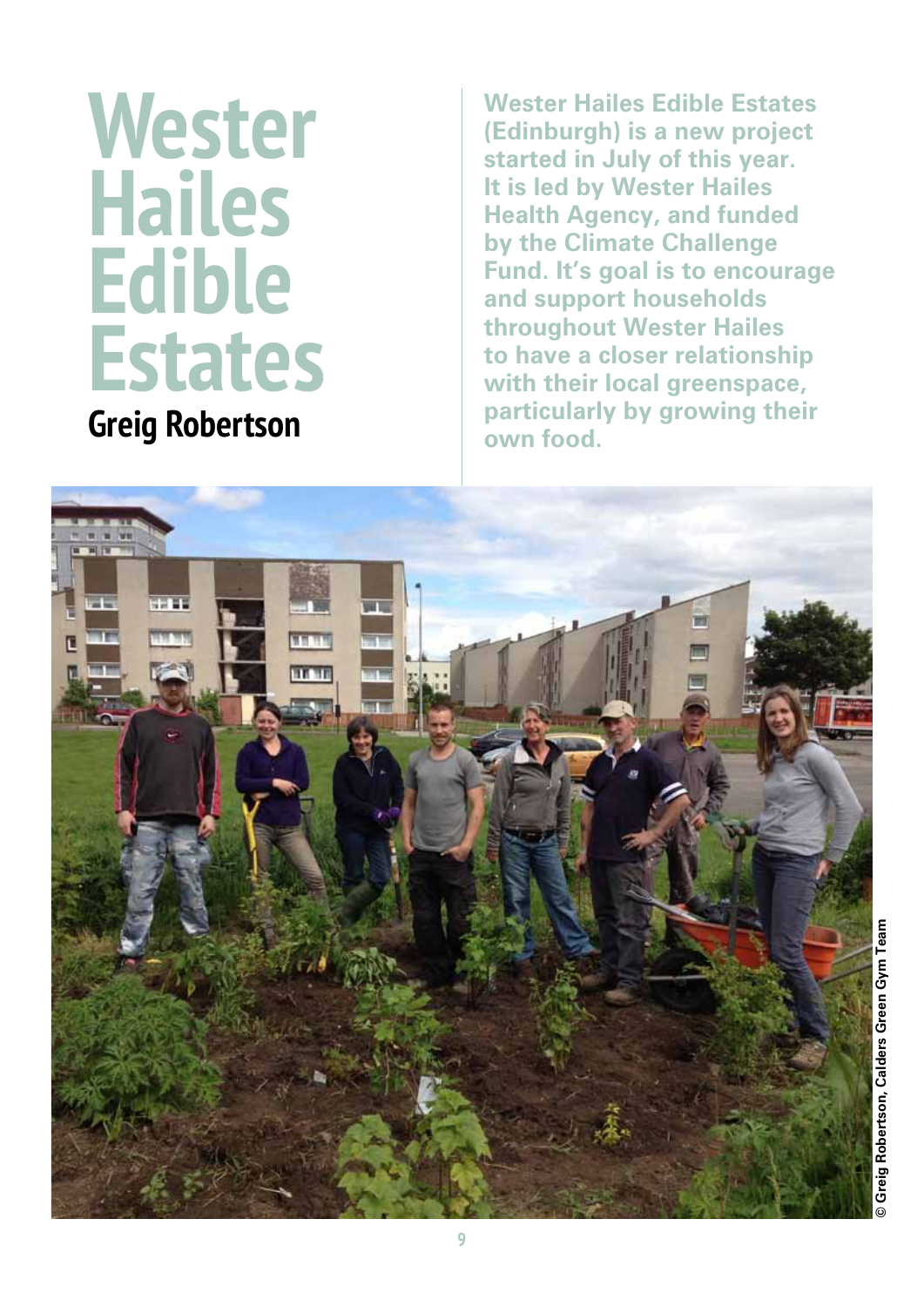Wester Hailes is a group of seven council estates in the south west of Edinburgh, built between the late 70's and 80's. It is mostly flatted housing with large expanses of grass between the blocks, one of the estates we are working at the Calders has 11 hectares of mown grass within an estate of 1300 households.

Over the past ten years the Council have halved its grounds maintenance staff, the remaining team can do little more than cut the grass, and cut the bushes back to the ground when they become overgrown. In some parts of Wester Hailes, the Council has tarmacked the smaller greenspaces to reduce their maintenance burden. Similarly, play spaces in some of the estates have been removed as the Council cannot afford to maintain them to the standards required by regulations.

The capacity of the local communities to take some role in the management of greenspace has been hampered by the decline of the community representative bodies which were a feature of Wester Hailes in the 80's and 90's. The Wester Hailes Rep Council, and 27 Neighbourhood Councils, which organised residents and resulted in the set up of many community initiatives, have declined and only three Neighbourhood Councils remain. We see an opportunity to explore more progressive and sustainable land

### **Scotland's Sanctuary Gardens: dedicated to Peace** Amanda **Patterson**

Founded by NVA public arts organisation in 2003 and now operated by The Hidden Gardens Trust, The Hidden Gardens is an award-winning unique public greenspace and community development organisation located in Pollokshields (Glasgow), one of Scotland's most diverse communities.

management policies, with the need to rebuild the capacity of local communities to help themselves and each other. Between now and March 2015, we have set ourselves the goal of establishing Edible Estates at two Council estates, if we are successful we hope to repeat this in all of Wester Hailes council estates. We are going to do this by knocking on the door of every household in both estates and asking folk if they would like to learn to grow fruit and veg in their own estate. We hope to start off with 150 households across the two estates.

We will work with the residents to establish a community food growing hub, which will be a base of operations for the project in each estate. The hubs will be built on the same model as Edinburgh's Lochend Secret Garden and Sunshine on Leith Gardens, which have become successful community run food growing gardens. At each hub we will install a shared tool shed, tools and equipment, we will build approx 50 growing spaces for each participating household (approx 1.2m x 3m). We will lay on courses on how to grow and cook healthy low-cost, local food. Once the hubs are established, we will support the growers to set up a growers association and work towards handing the hubs over to community management.

Whilst the hubs are being developed we will also be working with residents, and



The Hidden Gardens exists to promote understanding between people of all cultures, faiths, abilities and backgrounds. The Gardens is a place of learning and exchange; a place where people can come together and share stories, skills and histories through a varied and inclusive programme of events and activities.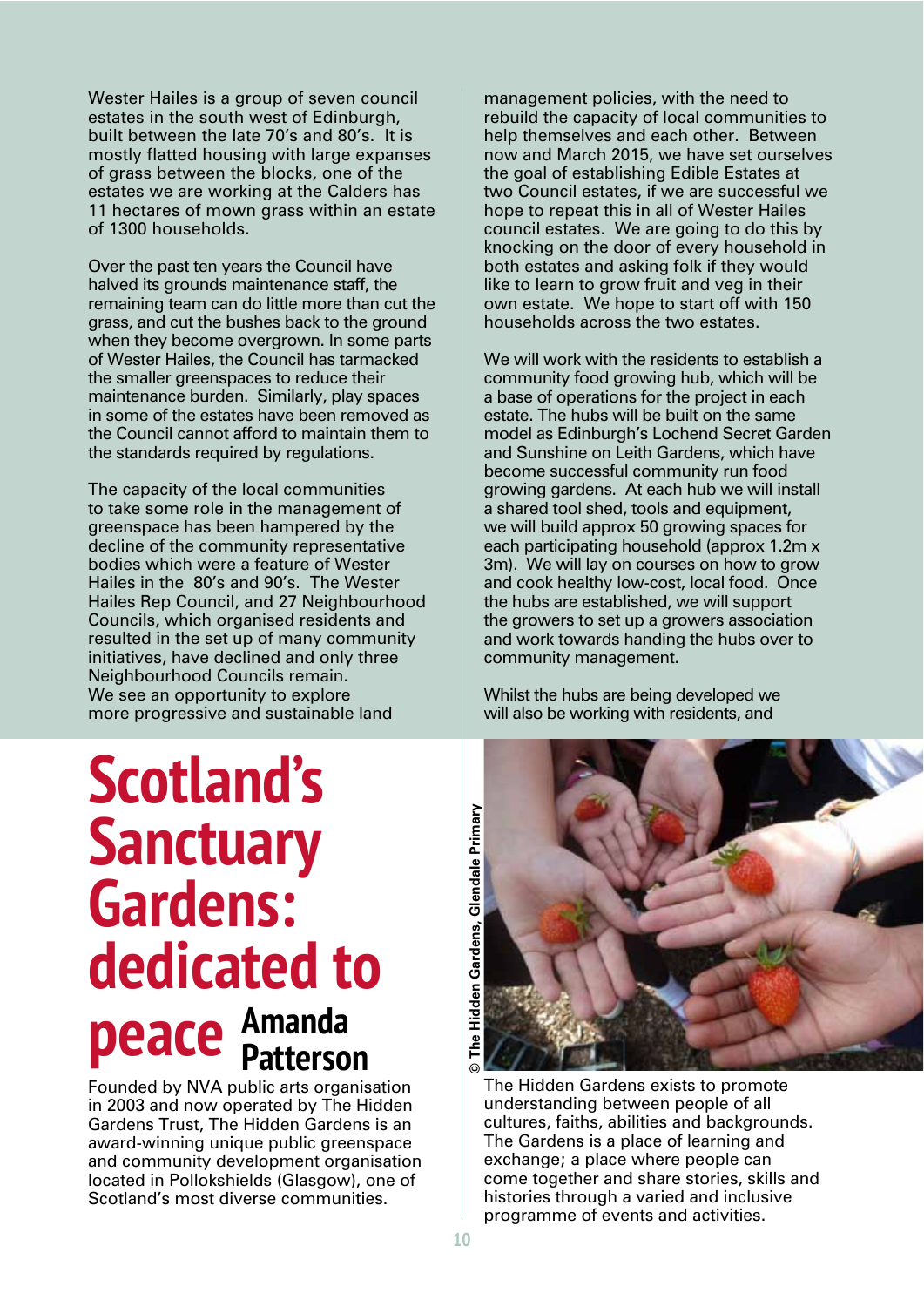particularly children to explore how greenspace throughout the estates can be managed to maximise opportunities for biodiversity and 'natural play'. We will be conducting a play audit with local children and stakeholders and promoting best practice, particularly in reduced mowing and encouraging wildflowers.

We will also be working with residents to explore options to install edible gardening beds in the greenspaces adjacent to their homes. In some cases, this may only be a growing bed 1m x 1m, but if taken up widely this will greatly improve the appearance and biodiversity of the 'edible estate'.

We are fortunate that the Council have been supportive of our proposals and are working in partnership with the project, particularly in making land available. However, we are keen to build up the capacity of the local communities to play a fuller part in land management. We are working with the existing community representative body at one estate, and hope to support residents to establish a representative body at the other estate. Through our community greenspace activities, we hope to encourage a lot more residents to participate in the management of their community, and to ask for the policies of the Edible Estates project to be further taken up by the Council. In the development of the Edible Estates model, I have been partly inspired by

#### **Food for thought**

Food plays a significant role within the Gardens' programme of activity: growing, cultivating, harvesting and cooking food occurs across all of the Gardens' projects and is viewed as an important medium through which to educate, inspire and unite. Food helps us to express our creativity, cultural identities, sense of place and feelings of belonging. Sitting down to eat is an everyday activity but for all cultures and faiths, food is used as the vehicle to bring people together, offering sustenance for the body, mind and soul.

Everyone has a stake in the production of our food and there has never been a more urgent time to address issues of local food security and food sovereignty. The Hidden Gardens hopes to open up dialogue with cultural and environmental organisations in other parts of the city, country and world, share learning on how to create greater understanding and respect between people, and stimulate debate about how we can

Pete Ritchie's promotion of peri-urban horticulture. He has lobbied that the land around cities boundaries is often the most fertile, and should be turned over to intensive horticulture to grow local food. I would add to this, that the council estates around a city's perimeter, may provide a willing workforce for horticulture just on the other side of the bypass, and that these households are particularly faced by the challenges of food security and would benefit most from growing their own.

Towards this goal, we have included a social enterprise element in our project model. We are going to explore the feasibility of setting up a network of mini-market gardens around the estates. We would train and support a group of market gardeners to manage these plots to grow food for themselves and to earn a small income by selling fresh produce. We intend to follow the model set by Hackney's Growing Communities, whereby the social enterprise will buy direct from the growers and sell the produce at a market stall in town.

#### **Wish us luck!**

**Greig Robertson works for Re:Solution and provides project design and development Services to establish Edible Estates projects.** 

transform our food culture into something more sustainable and pleasurable.

#### **Grow and learn**

The Hidden Gardens manages a community allotment plot at Pollokshields' New Victoria Gardens as an extension of our ongoing programme of food growing and horticultural skills learning opportunities within the Gardens. The Allotment Coordinator works with local children from the surrounding schools on the Grow & Learn project; activities include making birdfeeders, sowing seeds and nurturing fruit, flower and vegetable crops; eating seasonal produce such as raspberries, and learning about biodiversity. Participants from the Gardens' volunteering and community programmes - encompassing young people, adults and young families from a diversity of backgrounds - also regularly visit the allotment to cultivate and harvest. Produce is then prepared, cooked and shared by participants at the Hidden Gardens' meeting hub, the Boiler House.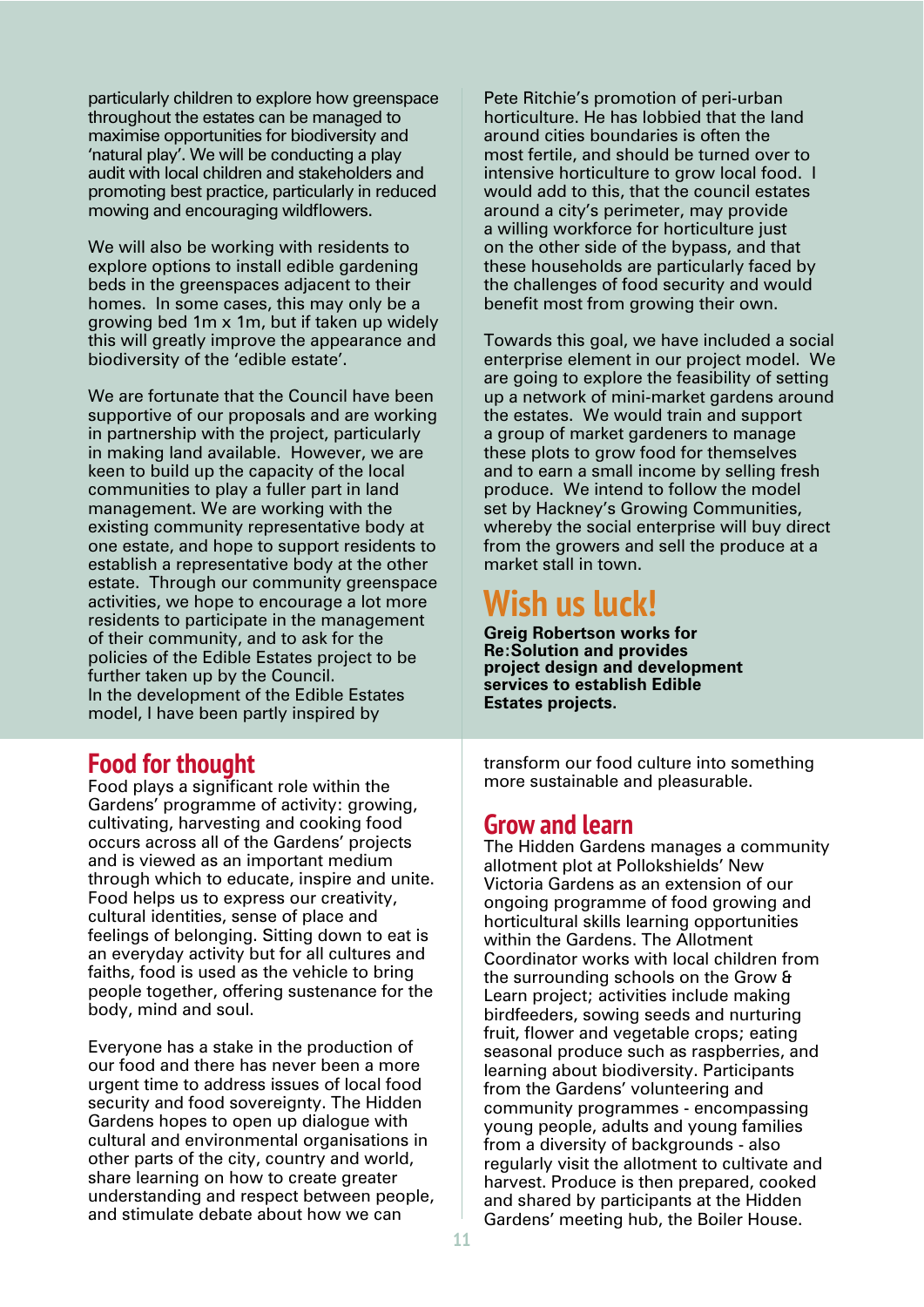#### **Facebook.com/thehiddengardensglasgow Twitter.com/hidden garden**

#### **Food tells a story**

Over the last five years, the Gardens has been using food as a way to explore cultural heritage and identity, and to build bridges between different communities through the Cultural Cookery Group and Culture Kitchen project.

The Cultural Cookery Group group brings women of all backgrounds together to learn, share and celebrate through food. The group is about a lot more than just cooking; it's an opportunity to make new friends, improve and learn cooking skills, share recipes and stories, improve English, meet people from a variety of cultures and have fun. Culture Kitchen, a creative project to stimulate and inspire new ways of thinking about Scotland's food, was borne out of a desire to explore the creative expressions and outcomes of cultural cookery; a model of community engagement promoting the value of sharing the cultural narratives of food, from the sowing of a seed, to the harvesting, cooking and sharing of a meal.

As a result of feedback from the local community, funding has been secured to develop a pilot project: Men's Cultural Cookery. The project will commence in October 2013 and like the women's group, will cater for all levels of cooking ability and be open to men of all ages and backgrounds from the local community.

#### **7EQ H Hourishing** Years

2013 marks ten years of The Hidden Gardens. A flourishing year-long programme of celebration events and projects launched in June 2013. From film workshops with local young people (Living Memory) through to personal guided tours led by dedicated volunteers (Plants of Meaning), the Gardens continues to explore our relationships with the environment, nature and each other. On our journey, we'll continue to exchange seeds, recipes, stories and ideas about how we can bring communities and cultures together to create a more sustainable future for our food. We hope you can join us.

**Amanda Patterson is Director of The Hidden Gardens** 

**<sup>"</sup>Here you are in touch with nature and greenery and flowers - it is Deaceful and cheerful. It has inspired me to cook again and experiment Z With recipes. We share recipes and taste new herbs and spices. I enjoy the multicultural cookery from around the world. We enjoy eating Kogether and sharing as a group."** Cultural Cookery Participant

**12**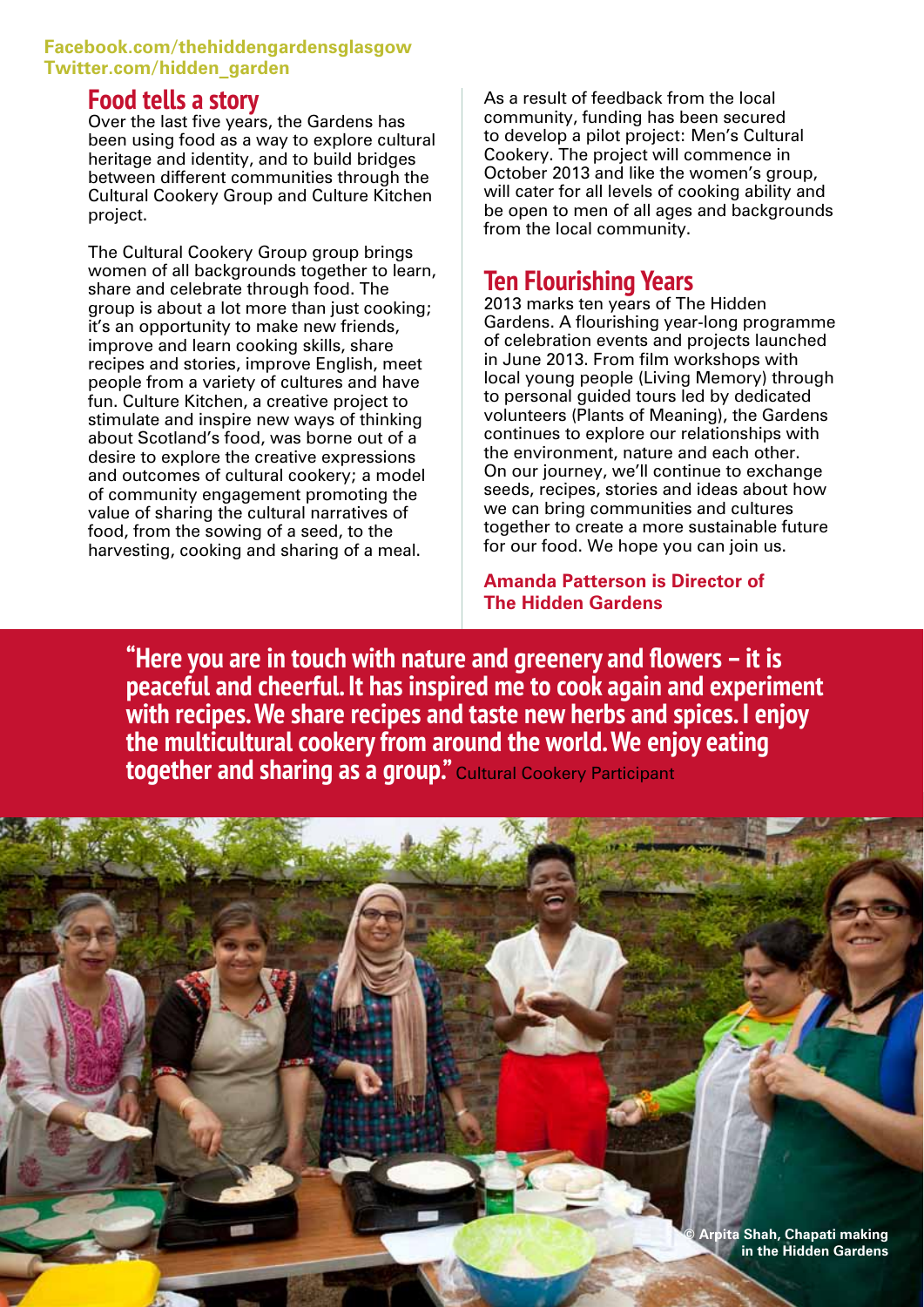# **<u>eparing</u>** for life **Eyond the organic<br>and niche , Hunt**

**The market for locally produced and sustainable <u>foods</u>** in Scotland is **Continuing to grow, even through the recession** of the past five years. **However, if better food is ever to reach beyond its** 'niche' market, then the **rules that govern how food prices are set have** got to change.

There has been a market assumption for the past 20 years, a sort of unwritten rule – an interim maxim - which said

**"if consumers want better food then they should pay more for it. The price will be around 20% higher, but if they are willing to pay it then Some farmers will grow it for them."** 

This was a good maxim when it started, and led to the 'organic decade' in the UK from 1997 to 2007 with a four fold increase in sales (from roughly 1% to 4% of the UK food market). Good for business, and great way to carve out a 'niche' in a price competitive oligopoloid marketplace.

But this assumption stalled in October 2007 – I remember being at the Shetland food festival running a series of marketing courses for local food producers – and being glued to the telly in my hotel room every night as the crash unfolded. And I've seen the ensuing effects very locally since - the two closest markets to our croft closed:

Dingwall Framers Market two years ago, and Strathpeffer Community Market last year. No one there to pay that bit extra. Everyone thinks organic food is too expensive.

The niche/premium model for better food has passed its' sell by date, and it 'aint coming back anytime soon.

And even when it worked, the good food was limited to those who could afford it. And let the rest of the industry get on with making cheaper and nastier food.

So, what economic model should we use to expand local food in future? One that will make good food something that everyone can enjoy.

Rather than asking people to pay more for food that is better for us all, we should instead add the costs of all the bad stuff we don't want to the price of the worst food.

It's economically very efficient. Here's a few ways to do it, that it can work has been shown in other countries.

Use tax and subsidy levers:

- Fat tax makes people healthier.
- Sugary drink tax prevents obesity.
- Pesticide tax of about 60 times the VAT rate would offset the real costs of using poison on our fields and food.
- Price the carbon emissions in manufactured goods transport - in both imported and exported foods.

#### At the same time, reform Competition policy:

• Return the definition of a 'monopoly' to being 10% of market share, not 30% (which was increased shortly after Tesco took that share of the food market!).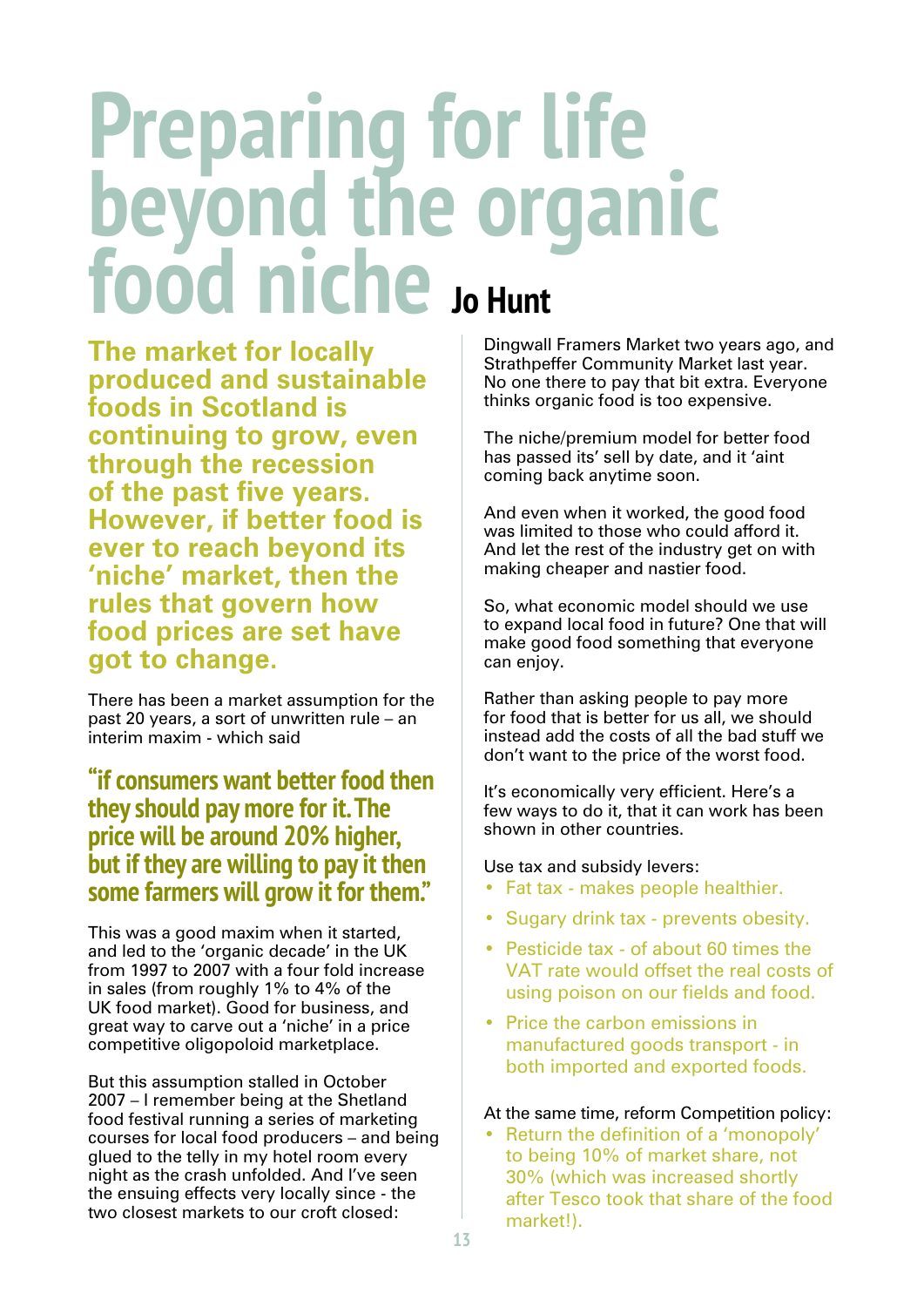- Apply the competition policy at a local level, not a national level. Let local authorities decide if a new store gives any one retailer more than 10% of the local market.
- Make the yardstick of an 'efficient' market, one that delivers health, carbon reduction and skills, and not just low prices.

#### And we should only support farmers with public money when they absorb carbon. On our farm we do this by:

- Planting half our croft with trees that produce apples, berries, firewood and timber – as well as storing a lot of carbon.
- Using an organic rotation of crops and green manures, instead of fertilizers synthesised from fossil fuels – and by building up soil organic matter we lock in nutrients and carbon.
- Producing 40MW of renewable energy a year from our on-farm wind turbine – and we're saving up for an electric delivery vehicle.
- <sup>a</sup> Using short supply chains we were recently asked by a Scottish food promotion group if we would be interested in exporting new potatoes to China? No thanks, we sell them all on the Black Isle!



Overall, our farm absorbs 2.7T of carbon per hectare, but we get no subsidy. Whilst the average arable farm in Scotland emits 2.7T of carbon per hectare and gets £300 of subsidy for it, every year.

If Adam Smith was alive today he would boycott shopping in the big four supermarkets, It's not fair, It's not efficient. And it's certainly not a free market.

Pulling these fiscal levers would add 20% to the cost of producing long distance, highly processed foods. It would add nothing to the food our business produces. Let's add the costs to their prices not ours!

Now is not a bad time to do it either. The floor price for most foods is rising, and likely to continue to do so over the next decade. And the independence referendum next year just may lead to a new tax regime being set up. And it costs government nothing, to buy some pretty substantial gains in the stock of public wealth and health.

Personally, I'd much rather compete with stores in my area by having a lower cost base from causing fewer harmful impacts than they do; rather than asking people to pay me more if they happen to feel like it.

We need a new way of getting the market to value food that makes us healthier and wealthier, if not richer. We need some real economics if we are going to produce real food.

And a new interim maxim to follow, to get us on the way...

**''Good local food isn't a 'niche'. Let's trade sustainable food at a Sustainable price. We shop on a fair and level playing field, where everyone pays the full long term FRUGGIES RIGHT RIGHT RIGHT RIGHT RIGHT RIGHT RIGHT RIGHT RIGHT RIGHT RIGHT RIGHT RIGHT RIGHT RIGHT RIGHT RIGHT RIGHT RIGHT RIGHT RIGHT RIGHT RIGHT RIGHT RIGHT RIGHT RI** 

**Jo Hunt runs Knockfarrel Produce. Dingwall and is Vice Chair of the Nourish Board**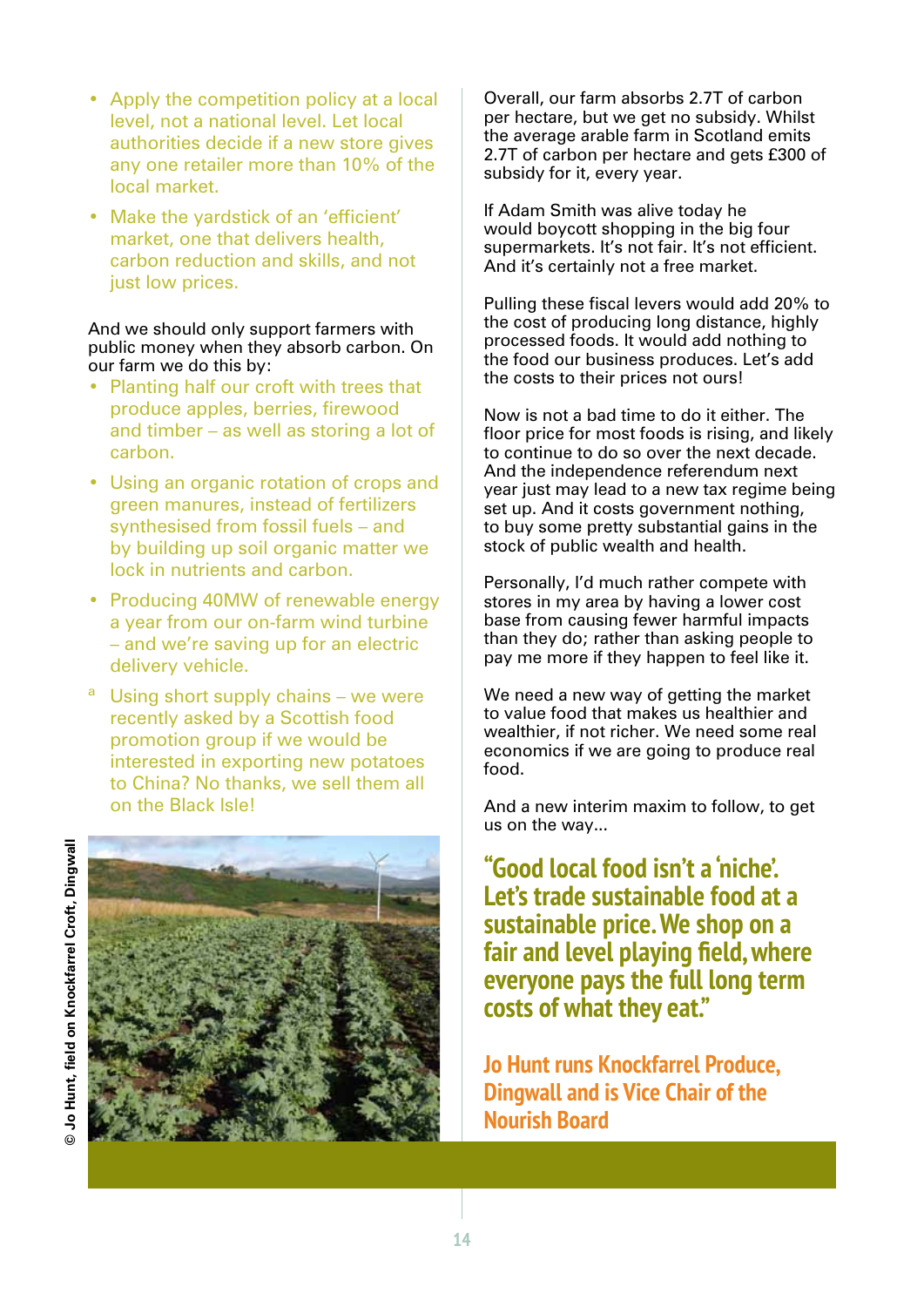### **WDM** event **on Food Sovereignty**

**Barbara Stütz, Policy Officer at Nourish** 

**2D-M-XD-MOGLE SHIPS SHOW SHIPS SHIPS SHIPS SHIPS SHIPS SHIPS SHIPS SHIPS SHIPS SHIPS SHIPS SHIPS SHIPS SHIPS SHIPS SHIPS SHIPS SHIPS SHIPS SHIPS ShipS ShipS ShipS ShipS ShipS ShipS ShipS ShipS ShipS ShipS ShipS ShipS Ship Development Movement (WDM) Scotland** *<u><b>Organised a talk on</u>*</u> **'Food security or food** sovereignty'.

Two speakers, Deborah Doane (director World Development Movement) and Pete Ritchie (director Nourish Scotland) set the frame for a discussion with the audience and three representatives of the European Parliament: MEP Alyn Smith, MEP David Martin, candidate MEP Ian Duncan.

#### *<u>There is no such thing as an</u>* **apolitical food problem**

Deborah started with the proposition that "feeding the world" is not a scientific challenge. It is a political one.

The UN estimates that there is enough food being produced worldwide to feed 12 billion people. And yet the current global food system sees one billion people left hungry, a further billion malnourished and 1.3 billion overweight or obese.

The World Health Organisation says that food security will be achieved: "When all people at all times have access to sufficient, safe, nutritious food to maintain a healthy and active life." But not all ways of achieving food security are equal, and not all of them address the huge imbalance of wealth and power that underpins the food system. National food security targets are often met by sourcing food produced under environmentally destructive and exploitative conditions, and supported by subsidies and policies that destroy local food producers

but benefit agribusiness corporations. Food sovereignty, on the other hand, directly tackles the root causes of hunger and poverty. Food sovereignty is about the right of peoples to define their own food systems and puts the people who produce, distribute and consume food at the centre of the decisions on food systems and policies.

In Deborah's view the biggest challenge of our food system is to overturn the trend towards large scale, corporate control, with an over-reliance on food for trade in order to drive economic growth both at home and abroad.

Deborah caught the attention of the audience with some alarming facts and figures:

- 203 million hectares of land around the world have been "grabbed" by largescale land acquisition between 2001 and 2010. This is 8 x the size of the UK and enough land to grow food on which to feed a billion people alone. 58% of global land deals in recent years are for producing crops for biofuels, that could otherwise have been used to grow food. 10 million people could be fed by the crops grown that are used as biofuel in the UK.
- 47% of the world's seeds are owned by just three companies – Monsanto, DuPont and Syngenta.
- 174% is the rise of food prices in Malawi in the past year. It's like a cheap .90p loaf of bread suddenly costing £1.56
- 700% is the difference in price between what a farmer gets at the gate in Spain for a kilo of cauliflower; and what its sold for in a supermarket.
- We've become far less efficient: 226 – kg of maize were obtained in 1961, per each kg of nitrogen applied; vs. 76kg in 2006.

Deborah ended her talk by concluding that whereas food security is about making sure people have enough calories – food sovereignty addresses power in our food system. Our current system neither feeds our bodies, nor our souls; food sovereignty, on the other hand, has the potential to do both.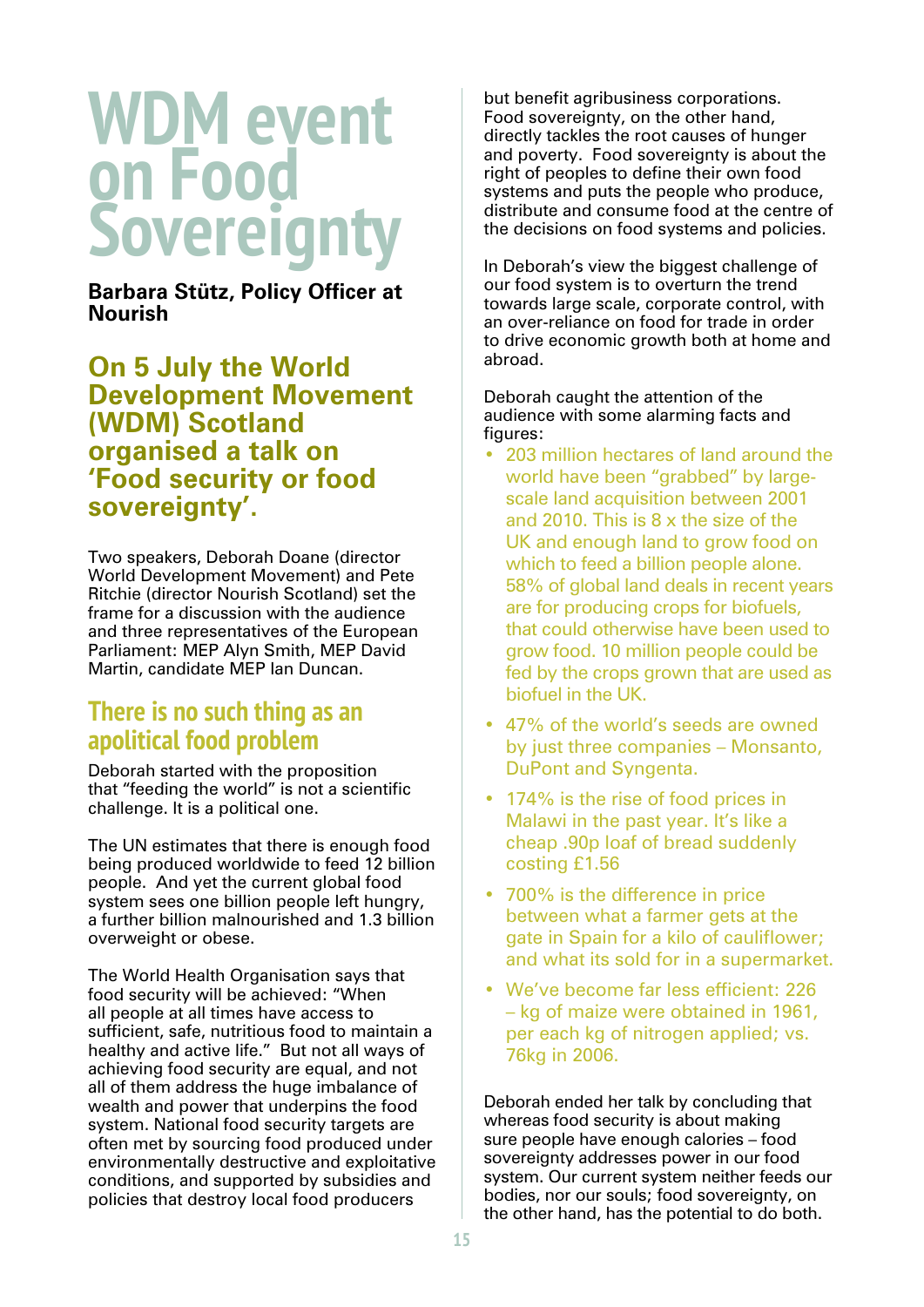#### **Food sovereignty begins at home**

Pete Ritchie started with an analogy illustrating how our health system would look like if it was left to the market and what the food system would look like if it was managed for public good. More than 50% of our food comes from two corporations who between them are 2.5 times the size of the Scottish economy. In the corporate logic food is a commodity and produced to create profit for shareholders. This results in highly processed food that is energy-dense and nutrient-poor. Diet related ill-health is on the rise everywhere in the world. Obesity levels in Scotland are the second highest in the so-called 'developed world' behind the USA. At the same time food poverty is becoming endemic, and will be damaging children's life chances. Local government and the health service have no locus in shaping the food system, while central government is focused on the food industry. In reality we do not have a free market but a market with rules that favour the industry.

Another prominent issue in Scotland, which is fundamentally linked to sovereignty, is access to land. People have been moved off the land and have no connection to the means of production. Half of Scotland is owned by just 500 people. To give people access to land and connect with it is important for both the means of production and as part of our biological identity.

Food sovereignty is relevant for Scotland, as for any other country in the world, because all over the world meaningful democratic participation in deciding what our agri-food systems should deliver is needed to create resilient societies.

#### **MEPs contributions**

MEP Alyn Smith, who was the shadow rapporteur on the Rural Development Programme pointed to the fact that the EU system is based on trade and not on rights. We have a trade based international system that uses food as a commodity and we need to put people back in charge of the means of production. A step in the right direction will be the new Scottish Rural Development

Programme which will be more progressive on strengthening short food supply chains Alyn Smith said.

Candidate MEP lan Duncan said what we need is not big technological solutions but context specific local-level solutions. MEP David Martin told the audience about a resolution on food security in ACP (African, Caribbean, Pacific) countries on which he was the co-rapporteur (lead author). The resolution calls for guaranteed access for local people to land, protection from land grabbing, using agroecology as a means to restore soils and increase productivity, etc. in order to achieve food security in ACP counties.

#### **Population increase**

An important question from the audience, which features very prominently in the food security debate, was about population increase and the concern over sufficient food availability in the future. Deborah Doane's response was that firstly on average we consume ten times more in the Global North than many in the Global South and secondly population increase is a result of poverty and inequalities and only by tackling these issues can population increase be addressed.



The official logo of the UK Food Sovereignty Movement

**For more information on Food Sovereignty see WDM** website: http://www.wdm. org.uk/what-food-sovereignty **and the UK Food Sovereignty PROXUMBLE** *PRYME* **<b>ZHEV** foodsovereigntynow.org.uk/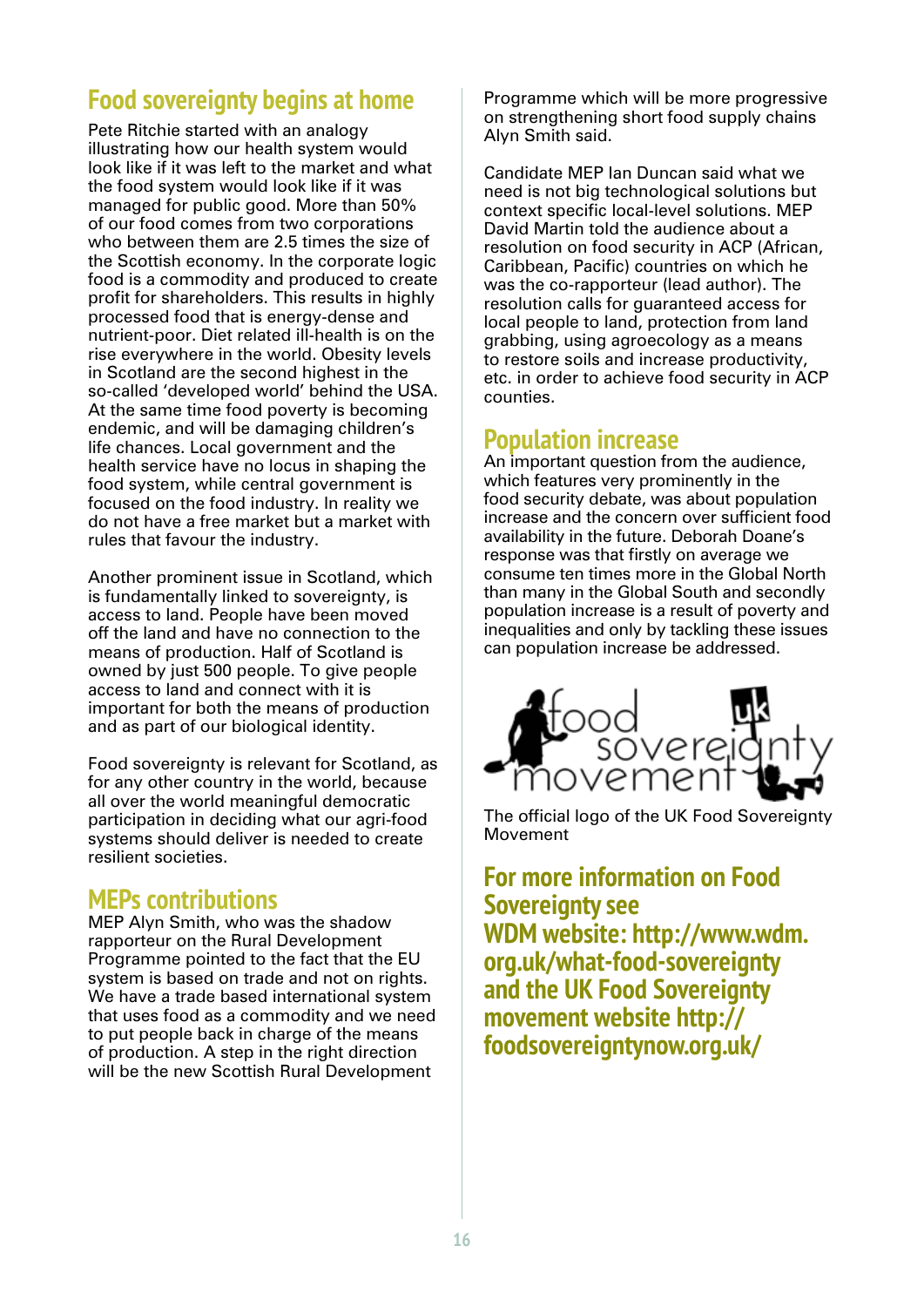# $S$ cottish Food & Drink Fortnight, 7-22nd **September 2013** sophie Fraser



**Every year, Scotland holds two <u>Weeks</u>** of events celebrating the **best of the nation's local food** and drink. Scottish Food & Drink **Fortnight, managed by Scotland Food & Drink, runs between September 7 – 22 this year, and is** on track to host 300 events from **Shetland to the Scottish Borders.** 

Scottish Food & Drink Fortnight is a nationwide event designed to support and promote Scotland's produce, and the people who grow, make, cook and sell it. Last year, thousands of people attended everything from foraging tours to food festivals, lectures to cookery classes, in every corner of the country.

The Fortnight encourages businesses to hold events championing local produce throughout the two weeks, offers support and publicity to those doing so, and runs a major campaign to encourage locals and tourists to attend them.

By shining a spotlight on Scotland's food producers, retailers and caterers, the aim is to improve uptake and consumer support of the country's food and drink, getting people involved long-term in their local food scene.

Since 2009 the Fortnight has been managed by Scotland Food & Drink. 'Scotland boasts a fantastic natural larder,' says Communications & Marketing Manager Sophie Fraser, who project manages Scottish Food & Drink Fortnight (SF&DF). 'The Fortnight gives us a welcome opportunity to celebrate our Land of Food and Drink.'

'It encourages people to discover, buy and enjoy the wealth of Scottish produce available. With hundreds of events of all types and sizes taking place around Scotland, there's something for all ages and tastes.'

Over 220 events took place in 2012, many organised specifically for SF&DF. Other planners decide to coincide the date of their event with the Fortnight as it ensures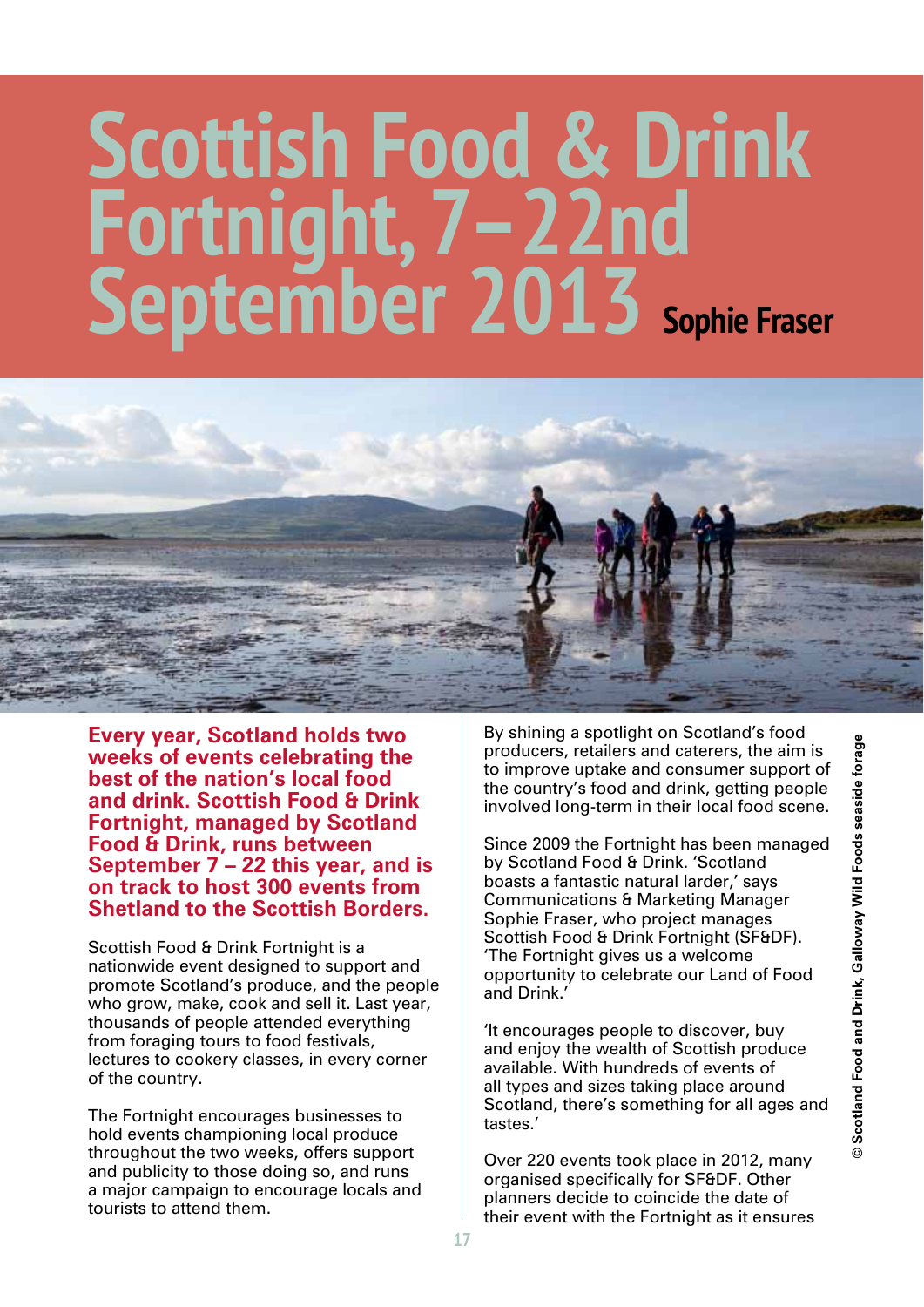additional coverage through the website, PR campaign and multiple social media channels.

The Loch Lomond Food & Drink Festival has grown in size and ambition since its first year in 2005 to bring  $20,000$  people to the area during its weekend, this year September 14/15. It has become a mainstay of the Fortnight, and in offering all its activities for free is a fantastic example of how such events can introduce new customers to businesses. This year local involvement comes from businesses as diverse as Loch Lomond Brewery, Arqyll Smokery and Lomond Chillies.

'Being part of Scottish Food & Drink Fortnight has allowed the Loch Lomond Food & Drink Festival to be showcased alongside so many other amazing events,' said Clare Gemmell, Loch Lomond Shores Centre Manager.

'It is wonderful that there is a focus on the strength of Scottish produce and producers. There are so many amazingly talented people in such a small country and we have to stop being shy and shout from the rooftops. The Fortnight pulls us all together and we have made links with other events and shared ideas.'

SF&DF benefits from links to as many other programmes, networks and organisations as possible, and makes the effort to coordinate projects with similar ambitions

around Scotland to give all parties wider reach and increased publicity. A flagship event is Dumfries & Galloway's Flavour Fortnight. This hugely successful festival is organised by Savour the Flavours to partly coincide with SF&DF (it runs from August 31 to September 15th), and this year has organised over fifty events that will take place during the Fortnight.

'While Flavour Fortnight is specific to Dumfries & Galloway, our aims closely mirror those of Scottish Food & Drink Fortnight,' says Liz Ramsay, Project Manager of Savour the Flavours. 'We specifically timed our festival to overlap with the national event because of this close synergy.

'By overlapping by one week our event organisers have the opportunity to host three weeks of events and experiences, and they benefit from having their Flavour Fortnight events promoted as part of Scottish Food & Drink Fortnight.'

This year, the aim is to list over 300 events on the Fortnight website, thus getting thousands of people involved in Scotland's food scene. This might mean introducing locals to new businesses in their area; giving tourists a positive and authentic food experience; teaching children about where their meals come from, or just bringing people together over a memorable, locally sourced dinner. The diversity of the events being held during Scottish Food & Drink Fortnight is proof that local food is for everyone.



**Fortnight@ scotlandfoodanddrink. org Sophie Fraser or Hannah Ewan: 0131 335** 0952/0131 335 0955

**For more information or to register your event, visit scottishfoodanddrinkfortnight.co.uk** **For all media enquiries, please contact: Taste Communications, 0131 225 7205**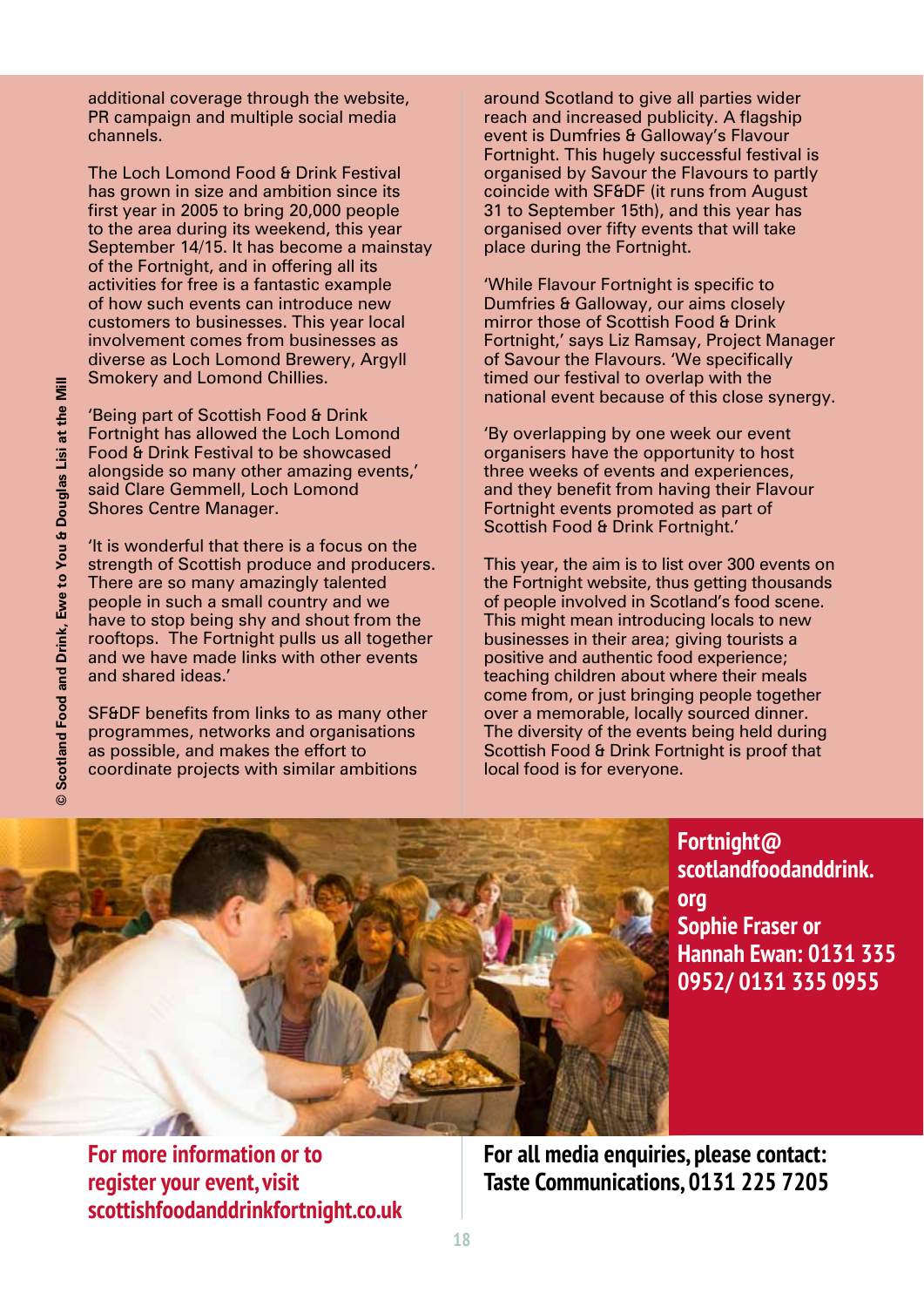# **Nourish News**

#### **Nourish's view on the Scottish Rural Development Programme**<br>Tracey Reilly, Policy Manager at

**Nourish** 

The Scotland Rural Development Programme (SRDP) is a programme of investment in Scotland's rural economy, communities and environment, coordinated by the Scottish Government. The Scottish Government and Europe fund the programme as part of the Common Agricultural Policy (CAP). (Roughly three quarters of the CAP money goes to farmers as direct payments under Pillar 1 of the CAP; SRDP is funded by the remaining 25%).

The current SRDP comes to an end in 2013 and the Scottish Government has recently been consulting on the shape of the programme for 2014-2020. There is a general recognition that, despite good intentions, the 2007-2013 programme did not fulfil it's potential to deliver positive change.

The SRDP 2014-2020 seeks to learn from previous experience and will deliver around £1bn of public funding over the period 2014- 2020. The Scottish Government Consultation Paper sets out the broad aims of the new programme. These are:

- Creating jobs through innovation and competitiveness.
- Improving the environment, reducing carbon emissions and using resources more efficiently.
- Promoting local development and social inclusion.

In view of the importance of the programme, Nourish organised a public meeting at the Quaker Meeting House in Edinburgh to discuss the issues with other interested parties. Billy McKenzie, a Scottish

Government official attended to outline the plans for the new SRDP and to answer questions from the floor. Following the meeting, a joint submission was prepared on behalf of Nourish Scotland, Fife Diet, Scottish Crofting Federation and Soil Association Scotland.

This joint submission calls upon the Scottish Government to articulate a clear vision for future food and farming in Scotland. We want the new SRDP to reconnect the farming and crofting we do in Scotland's rural areas with the food we eat – not just in rural areas but also in our towns and cities.

Food policy in Scotland has traditionally been focussed on production and export growth. While we recognise the importance of food for export, we want to see an equal emphasis on:

- A fairer Scotland closing the inequality gap in Scots' access to good food.
- A greener Scotland restoring and enhancing biodiversity through the way we farm, and reducing our greenhouse gas emissions from plough to plate.
- A healthier Scotland producing food for public health, reinventing the good Scots diet in our homes, schools, hospitals and cafes.
- A wealthier Scotland creating new good jobs in food production and in small-scale processing – from community bakeries to healthy locallysourced meals on the school menu and to take away at the school gate.
- A smarter Scotland wasting less and using resources better throughout the food system, and building the skills to grow, cook and eat better.

The latest CAP agreement allows member states to transfer up to 15% of the budget from Pillar 1 (direct payments to farmers) to Pillar 2 (SRDP). We would like to see the maximum amount being transferred because we think public money should be used to deliver public goods.

We also encourage the Scottish Government to apply a cap to direct Pillar 1 payments